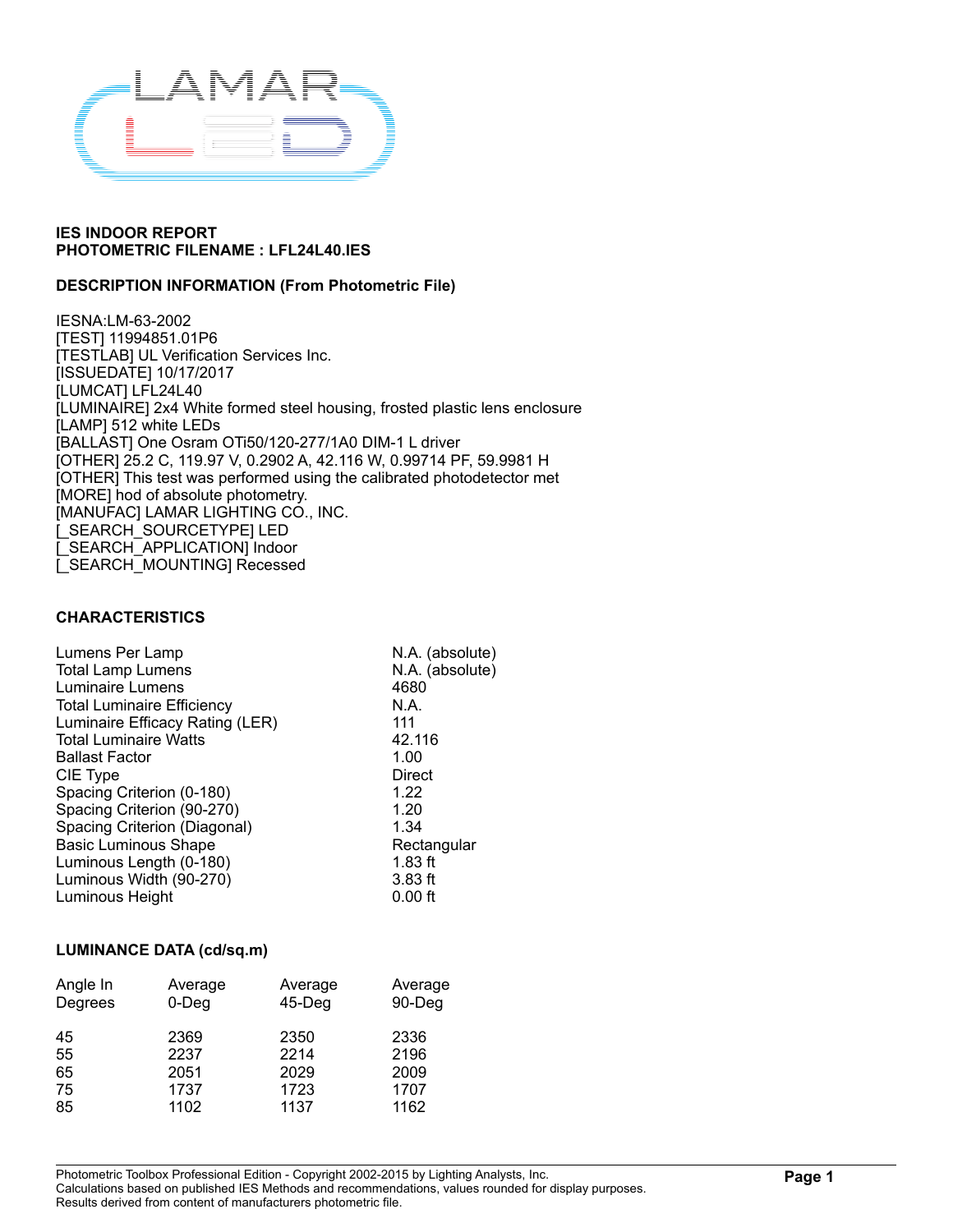#### **CANDELA TABULATION**

|      | 0.0      | 22.5     | 45.0     | 67.5     | <u>90.0</u> |
|------|----------|----------|----------|----------|-------------|
| 0.0  | 1763.557 | 1763.557 | 1763.557 | 1763.557 | 1763.557    |
| 0.5  | 1763.557 | 1763.557 | 1763.557 | 1764.779 | 1764.779    |
| 1.0  | 1763.557 | 1762.336 | 1763.557 | 1763.557 | 1764.779    |
| 1.5  | 1762.336 | 1762.336 | 1763.557 | 1763.557 | 1764.779    |
| 2.0  | 1761.115 | 1762.336 | 1762.336 | 1762.336 | 1763.557    |
| 2.5  | 1761.115 | 1761.115 | 1761.115 | 1762.336 | 1762.336    |
| 3.0  | 1759.893 | 1759.893 | 1759.893 | 1761.115 | 1761.115    |
| 3.5  | 1758.672 | 1758.672 | 1758.672 | 1758.672 | 1759.893    |
| 4.0  | 1756.229 | 1757.451 | 1757.451 | 1757.451 | 1758.672    |
| 4.5  | 1755.008 | 1755.008 | 1756.229 | 1756.229 | 1756.229    |
| 5.0  | 1752.566 | 1752.566 | 1753.787 | 1753.787 | 1755.008    |
| 5.5  | 1751.344 | 1751.344 | 1751.344 | 1751.344 | 1752.566    |
| 6.0  | 1748.902 | 1748.902 | 1748.902 | 1748.902 | 1750.123    |
| 6.5  | 1746.459 | 1746.459 | 1746.459 | 1746.459 | 1746.459    |
| 7.0  | 1744.016 | 1742.795 | 1744.016 | 1744.016 | 1744.016    |
| 7.5  | 1740.353 | 1740.353 | 1740.353 | 1740.353 | 1740.353    |
| 8.0  | 1736.689 | 1736.689 | 1737.910 | 1736.689 | 1737.910    |
| 8.5  | 1734.246 | 1734.246 | 1734.246 | 1733.025 | 1734.246    |
|      |          | 1730.582 | 1730.582 | 1729.361 |             |
| 9.0  | 1730.582 |          |          |          | 1730.582    |
| 9.5  | 1726.918 | 1726.918 | 1726.918 | 1725.697 | 1726.918    |
| 10.0 | 1723.254 | 1722.033 | 1722.033 | 1722.033 | 1722.033    |
| 10.5 | 1718.369 | 1718.369 | 1718.369 | 1718.369 | 1718.369    |
| 11.0 | 1714.705 | 1713.484 | 1713.484 | 1713.484 | 1713.484    |
| 11.5 | 1709.820 | 1709.820 | 1708.599 | 1708.599 | 1708.599    |
| 12.0 | 1704.935 | 1704.935 | 1703.714 | 1703.714 | 1703.714    |
| 12.5 | 1700.050 | 1700.050 | 1698.828 | 1698.828 | 1698.828    |
| 13.0 | 1695.164 | 1695.164 | 1693.943 | 1693.943 | 1693.943    |
| 13.5 | 1690.279 | 1689.058 | 1687.837 | 1687.837 | 1687.837    |
| 14.0 | 1684.173 | 1684.173 | 1682.951 | 1681.730 | 1682.951    |
| 14.5 | 1679.288 | 1678.066 | 1676.845 | 1676.845 | 1676.845    |
| 15.0 | 1673.181 | 1671.960 | 1671.960 | 1670.738 | 1670.738    |
| 15.5 | 1667.075 | 1665.853 | 1665.853 | 1664.632 | 1664.632    |
| 16.0 | 1660.968 | 1659.747 | 1658.525 | 1657.304 | 1657.304    |
| 16.5 | 1654.862 | 1653.640 | 1652.419 | 1651.198 | 1651.198    |
| 17.0 | 1647.534 | 1647.534 | 1646.312 | 1643.870 | 1643.870    |
| 17.5 | 1641.427 | 1640.206 | 1638.985 | 1637.763 | 1636.542    |
| 18.0 | 1634.099 | 1632.878 | 1631.657 | 1630.436 | 1630.436    |
| 18.5 | 1626.772 | 1626.772 | 1625.550 | 1623.108 | 1621.886    |
| 19.0 | 1619.444 | 1619.444 | 1618.223 | 1615.780 | 1614.559    |
| 19.5 | 1612.116 | 1612.116 | 1610.895 | 1607.231 | 1607.231    |
| 20.0 | 1604.788 | 1603.567 | 1602.346 | 1599.903 | 1599.903    |
| 20.5 | 1596.239 | 1596.239 | 1595.018 | 1591.354 | 1591.354    |
| 21.0 | 1588.911 | 1587.690 | 1586.469 | 1584.026 | 1582.805    |
| 21.5 | 1580.362 | 1580.362 | 1577.920 | 1575.477 | 1575.477    |
| 22.0 | 1573.034 | 1571.813 | 1569.371 | 1566.928 | 1566.928    |
| 22.5 | 1564.485 | 1563.264 | 1560.821 | 1558.379 | 1558.379    |
| 23.0 | 1555.936 | 1554.715 | 1552.272 | 1549.830 | 1548.608    |
| 23.5 | 1547.387 | 1546.166 | 1543.723 | 1541.281 | 1540.059    |
| 24.0 | 1538.838 | 1537.617 | 1535.174 | 1532.732 | 1531.510    |
| 24.5 | 1530.289 | 1529.068 | 1526.625 | 1522.961 | 1521.740    |
| 25.0 | 1520.519 | 1519.297 | 1516.855 | 1513.191 | 1513.191    |
| 25.5 | 1511.969 | 1510.748 | 1508.306 | 1504.642 | 1503.420    |
| 26.0 | 1503.420 | 1500.978 | 1498.535 | 1494.871 | 1494.871    |
| 26.5 | 1493.650 | 1492.429 | 1489.986 | 1486.322 | 1485.101    |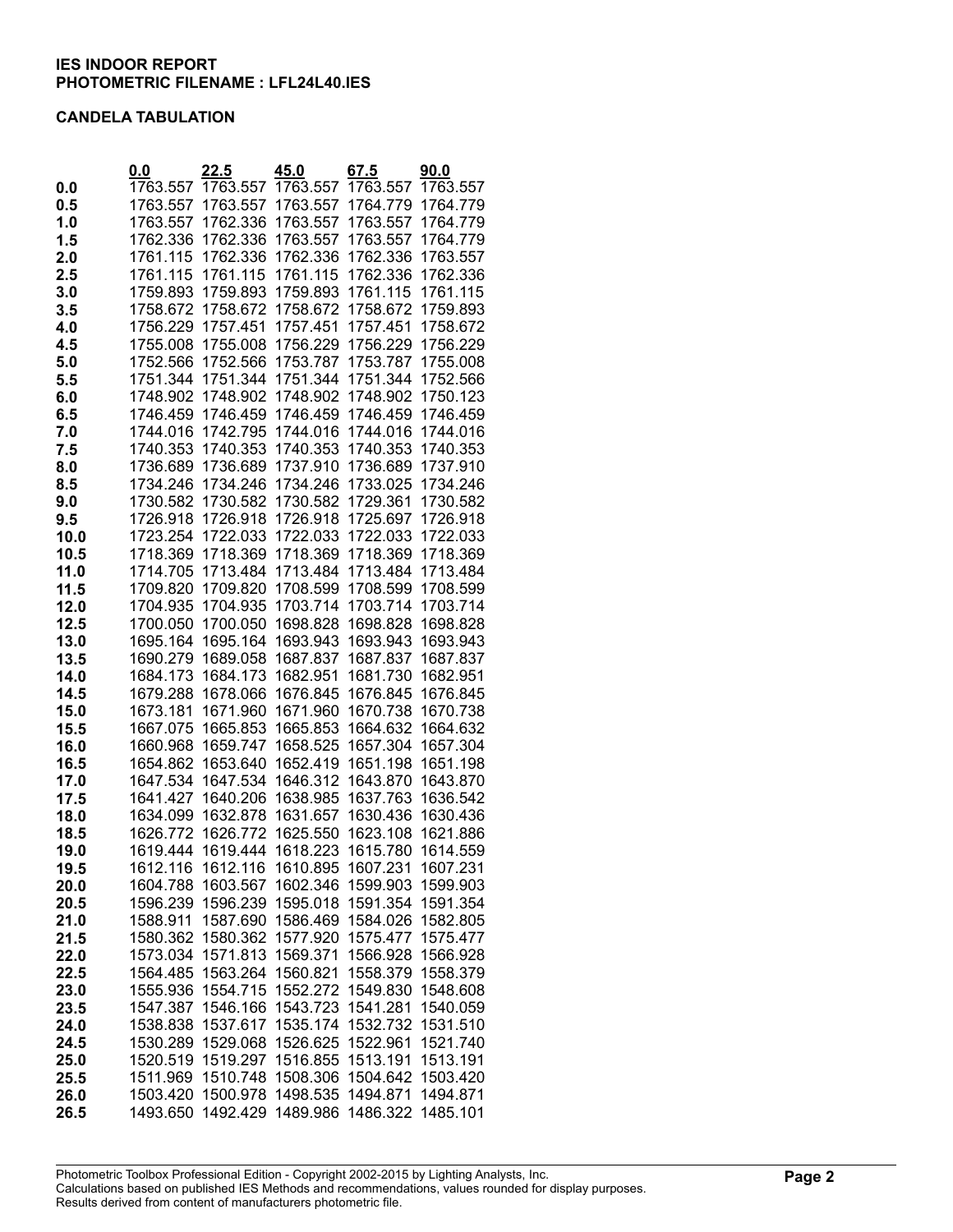| 27.0         | 1483.880             | 1483.880             | 1480.216             | 1476.552             | 1475.330             |
|--------------|----------------------|----------------------|----------------------|----------------------|----------------------|
| 27.5         | 1475.330             | 1474.109             | 1471.667             | 1466.781             | 1465.560             |
| 28.0         | 1465.560             | 1464.339             | 1461.896             | 1457.011             | 1455.790             |
| 28.5         | 1455.790             | 1454.568             | 1452.126             | 1447.241             | 1446.019             |
| 29.0         | 1444.798             | 1444.798             | 1442.355             | 1437.470             | 1436.249             |
| 29.5         | 1435.028             | 1435.028             | 1432.585             | 1427.700             | 1426.478             |
| 30.0         | 1425.257             | 1425.257             | 1421.593             | 1417.929             | 1416.708             |
| 30.5         | 1415.487             | 1415.487             | 1411.823             | 1406.938             | 1405.716             |
| 31.0         | 1405.716             | 1405.716             | 1402.052             | 1397.167             | 1395.946             |
| 31.5         | 1395.946             | 1395.946             | 1392.282             | 1387.397             | 1386.176             |
| 32.0         | 1386.176             | 1384.954             | 1381.290             | 1376.405             | 1375.184             |
| 32.5         | 1376.405             | 1375.184             | 1370.299             | 1366.635             | 1365.413             |
| 33.0         | 1365.413             | 1365.413             | 1360.528             | 1355.643             | 1354.422             |
| 33.5         | 1355.643             | 1354.422             | 1349.537             | 1344.651             | 1344.651             |
| 34.0         | 1345.873             | 1343.430             | 1339.766             | 1334.881             | 1333.660             |
| 34.5         | 1336.102             | 1333.660             | 1328.774             | 1323.889             | 1322.668             |
| 35.0         | 1326.332             | 1322.668             | 1319.004             | 1312.898             | 1311.676             |
| 35.5         | 1315.340             | 1311.676             | 1308.012             | 1301.906             | 1300.685             |
| 36.0         | 1304.348             | 1301.906             | 1297.021             | 1292.135             | 1289.693             |
| 36.5         | 1294.578             | 1290.914             | 1286.029             | 1279.922             | 1278.701             |
| 37.0         | 1283.586             | 1279.922             | 1275.037             | 1268.931             | 1268.931             |
| 37.5         | 1271.373             | 1268.931             | 1264.046             | 1257.939             | 1256.718             |
| 38.0         | 1260.382<br>1249.390 | 1257.939<br>1246.947 | 1253.054<br>1242.062 | 1246.947             | 1245.726<br>1233.513 |
| 38.5         | 1238.398             | 1234.734             | 1229.849             | 1234.734<br>1223.743 | 1222.521             |
| 39.0<br>39.5 | 1226.185             | 1223.743             | 1219.102             | 1212.140             | 1210.919             |
| 40.0         | 1214.094             | 1212.262             | 1207.011             | 1200.416             | 1199.317             |
| 40.5         | 1202.248             | 1200.538             | 1195.042             | 1188.569             | 1187.592             |
| 41.0         | 1189.913             | 1188.936             | 1183.195             | 1176.723             | 1175.746             |
| 41.5         | 1177.944             | 1177.089             | 1171.227             | 1164.998             | 1163.899             |
| 42.0         | 1166.219             | 1165.120             | 1159.380             | 1153.029             | 1151.930             |
| 42.5         | 1154.251             | 1153.274             | 1147.289             | 1140.938             | 1139.839             |
| 43.0         | 1142.282             | 1141.061             | 1135.198             | 1128.848             | 1127.748             |
| 43.5         | 1130.435             | 1128.725             | 1122.863             | 1116.635             | 1115.658             |
| 44.0         | 1118.589             | 1116.390             | 1110.650             | 1104.422             | 1103.445             |
| 44.5         | 1106.620             | 1103.933             | 1098.071             | 1092.209             | 1091.354             |
| 45.0         | 1094.651             | 1091.598             | 1085.858             | 1079.873             | 1079.141             |
| 45.5         | 1082.682             | 1079.141             | 1073.523             | 1067.660             | 1066.317             |
| 46.0         | 1070.469             | 1066.683             | 1061.432             | 1055.081             | 1053.860             |
| 46.5         | 1058.256             | 1054.104             | 1048.852             | 1042.624             | 1041.036             |
| 47.0         | 1045.921             | 1041.525             | 1036.273             | 1029.922             | 1028.579             |
| 47.5         | 1033.342             | 1028.945             | 1023.816             | 1017.099             | 1015.999             |
| 48.0         | 1020.763             | 1016.244             | 1011.114             | 1004.519             | 1003.298             |
| 48.5         | 1008.183             | 1003.664             | 998.291              | 991.696              | 990.474              |
| 49.0         | 994.993              | 990.841              | 985.711              | 978.750              | 977.406              |
| 49.5         | 981.803              | 978.261              | 973.010              | 965.926              | 964.338              |
| 50.0         | 968.857              | 965.438              | 960.186              | 952.980              | 951.637              |
| 50.5         | 955.789<br>942.599   | 952.614<br>940.279   | 947.485<br>934.661   | 940.523<br>927.577   | 939.302<br>926.356   |
| 51.0<br>51.5 | 929.654              | 927.333              | 921.593              | 914.632              | 913.532              |
| 52.0         | 916.341              | 914.387              | 908.159              | 901.686              | 900.587              |
| 52.5         | 903.151              | 901.319              | 895.213              | 888.740              | 887.885              |
| 53.0         | 889.961              | 888.374              | 882.023              | 875.794              | 874.695              |
| 53.5         | 876.893              | 875.306              | 868.955              | 862.848              | 861.749              |
| 54.0         | 864.070              | 861.871              | 855.887              | 849.781              | 848.804              |
| 54.5         | 851.246              | 848.559              | 842.697              | 836.835              | 835.858              |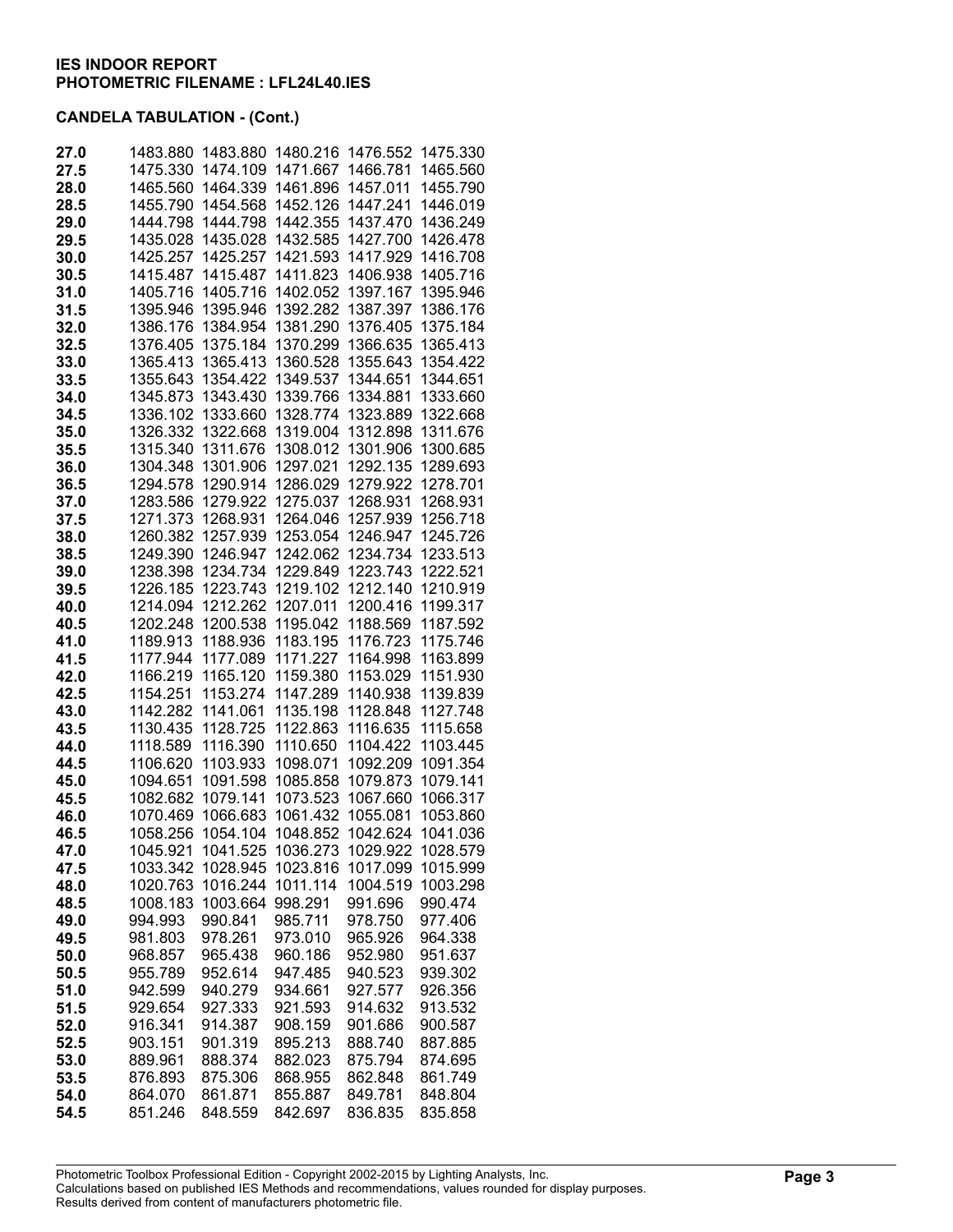| 55.0 | 838.300 | 835.247 | 829.507 | 823.645 | 823.034 |
|------|---------|---------|---------|---------|---------|
| 55.5 | 825.232 | 822.057 | 816.195 | 810.577 | 809.844 |
| 56.0 | 812.287 | 808.745 | 803.127 | 797.509 | 796.654 |
| 56.5 | 799.341 | 795.433 | 789.937 | 784.441 | 783.342 |
| 57.0 | 786.151 | 781.998 | 776.869 | 771.129 | 770.152 |
| 57.5 | 773.083 | 768.808 | 763.801 | 757.817 | 756.962 |
| 58.0 | 760.015 | 755.496 | 750.611 | 744.382 | 743.405 |
| 58.5 | 746.825 | 741.940 | 737.299 | 731.070 | 730.093 |
| 59.0 | 732.902 | 728.505 | 723.742 | 717.514 | 716.781 |
| 59.5 | 718.857 | 715.193 | 710.186 | 704.202 | 703.469 |
| 60.0 | 704.934 | 701.881 | 696.752 | 690.645 | 690.157 |
| 60.5 | 691.012 | 688.447 | 683.317 | 677.089 | 676.478 |
| 61.0 | 676.967 | 674.890 | 669.883 | 663.532 | 662.922 |
| 61.5 | 663.044 | 661.334 | 656.449 | 649.976 | 649.487 |
| 62.0 | 649.243 | 647.900 | 642.648 | 636.419 | 636.175 |
| 62.5 | 635.442 | 634.221 | 628.847 | 622.741 | 622.741 |
| 63.0 | 621.642 | 620.298 | 615.169 | 609.429 | 609.184 |
| 63.5 | 607.230 | 606.498 | 601.246 | 595.994 | 595.628 |
| 64.0 | 593.308 | 592.697 | 587.567 | 582.316 | 582.072 |
| 64.5 | 579.507 | 578.896 | 573.889 | 568.882 | 568.515 |
| 65.0 | 566.195 | 565.096 | 560.210 | 555.325 | 554.837 |
| 65.5 | 552.760 | 551.295 | 546.532 | 541.769 | 541.402 |
| 66.0 | 539.448 | 537.494 | 532.853 | 528.212 | 528.090 |
| 66.5 | 526.258 | 523.693 | 519.053 | 514.778 | 514.656 |
| 67.0 | 512.946 | 510.015 | 505.618 | 501.344 | 501.099 |
| 67.5 | 499.390 | 496.336 | 492.062 | 487.909 | 487.543 |
| 68.0 | 485.711 | 482.536 | 478.750 | 474.597 | 474.231 |
| 68.5 | 472.032 | 468.979 | 465.437 | 461.041 | 460.674 |
| 69.0 | 458.598 | 455.545 | 452.003 | 447.484 | 447.362 |
| 69.5 | 445.164 | 442.111 | 438.447 | 434.172 | 434.050 |
| 70.0 | 431.363 | 428.554 | 424.890 | 420.738 | 420.860 |
| 70.5 | 417.196 | 415.120 | 411.456 | 407.181 | 407.426 |
| 71.0 | 403.151 | 401.563 | 398.022 | 393.869 | 393.869 |
| 71.5 | 389.228 | 388.129 | 384.710 | 380.679 | 380.435 |
| 72.0 | 375.183 | 374.573 | 371.275 | 367.245 | 367.123 |
| 72.5 | 361.383 | 361.138 | 357.719 | 353.811 | 354.055 |
| 73.0 | 347.704 | 347.704 | 344.284 | 340.621 | 340.865 |
| 73.5 | 333.903 | 334.392 | 330.972 | 327.431 | 327.553 |
| 74.0 | 320.347 | 321.080 | 317.660 | 314.363 | 314.607 |
| 74.5 | 306.913 | 307.645 | 304.348 | 301.539 | 301.661 |
| 75.0 | 293.723 | 294.455 | 291.280 | 288.593 | 288.715 |
| 75.5 | 280.655 | 281.143 | 278.579 | 275.770 | 275.892 |
| 76.0 | 267.831 | 267.953 | 265.755 | 263.068 | 263.190 |
| 76.5 | 255.007 | 255.130 | 252.931 | 250.489 | 250.611 |
| 77.0 | 242.306 | 242.184 | 240.108 | 238.031 | 238.154 |
| 77.5 | 229.971 | 229.482 | 227.650 | 225.818 | 225.818 |
| 78.0 | 217.391 | 216.781 | 215.315 | 213.483 | 213.605 |
| 78.5 | 204.812 | 204.201 | 203.346 | 201.515 | 201.637 |
| 79.0 | 192.599 | 191.988 | 191.500 | 189.668 | 189.546 |
| 79.5 | 180.508 | 179.775 | 179.287 | 178.066 | 178.188 |
| 80.0 | 168.784 | 167.929 | 167.807 | 166.463 | 166.585 |
| 80.5 | 156.937 | 156.326 | 156.449 | 155.105 | 155.471 |
| 81.0 | 145.457 | 145.090 | 145.335 | 144.113 | 144.480 |
| 81.5 | 133.977 | 134.099 | 134.343 | 133.366 | 133.732 |
| 82.0 | 122.863 | 123.351 | 123.718 | 122.863 | 123.351 |
| 82.5 | 111.993 | 112.604 | 113.215 | 112.604 | 113.092 |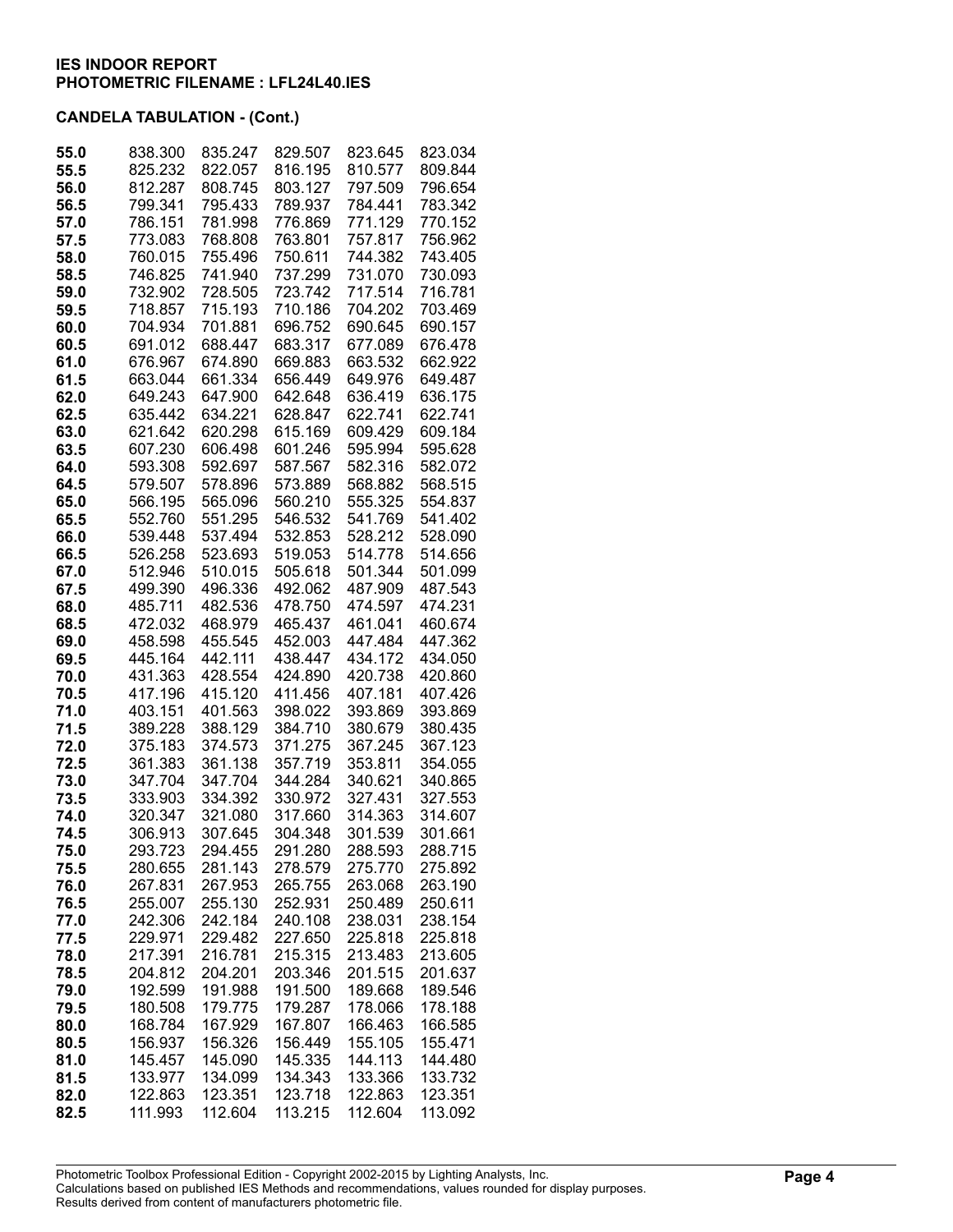| 83.0           | 101.368          | 102.467          | 102.833          | 102.833          | 103.322          |
|----------------|------------------|------------------|------------------|------------------|------------------|
| 83.5<br>84.0   | 91.353<br>81.583 | 92.452<br>82.804 | 92.941<br>83.293 | 93.063<br>83.659 | 93.674<br>84.148 |
| 84.5           | 71.812           | 73.522           | 73.889           | 74.499           | 75.110           |
| 85.0           | 62.775           | 64.240           | 64.729           | 65.706           | 66.194           |
| 85.5           | 53.981           | 55.569           | 55.936           | 57.157           | 57.767           |
| 86.0           | 45.554           | 47.020           | 47.509           | 48.730           | 49.585           |
| 86.5           | 37.494           | 38.715           | 39.326           | 40.669           | 41.524           |
| 87.0           | 30.044           | 30.899           | 31.632           | 32.975           | 33.830           |
| 87.5           | 23.083           | 23.693           | 24.304           | 25.525           | 26.380           |
| 88.0           | 16.732           | 17.098           | 17.587           | 18.808           | 19.663           |
| 88.5           | 11.114           | 11.236           | 11.724           | 12.702           | 13.434           |
| 89.0           | 6.351            | 6.351            | 6.961            | 7.694            | 8.427            |
| 89.5           | 3.053            | 2.931            | 3.420            | 4.030            | 4.519            |
| 90.0           | 1.343            | 1.343            | 1.710            | 1.832            | 2.076            |
| 90.5           | 0.000            | 0.000            | 0.000            | 0.000            | 0.000            |
| 91.0           | 0.000            | 0.000            | 0.000            | 0.000            | 0.000            |
| 91.5           | 0.000            | 0.000            | 0.000            | 0.000            | 0.000            |
| 92.0           | 0.000            | 0.000            | 0.000            | 0.000            | 0.000            |
| 92.5           | 0.000            | 0.000            | 0.000            | 0.000            | 0.000            |
| 93.0           | 0.000            | 0.000            | 0.000            | 0.000            | 0.000            |
| 93.5           | 0.000            | 0.000            | 0.000            | 0.000            | 0.000            |
| 94.0           | 0.000            | 0.000            | 0.000            | 0.000            | 0.000            |
| 94.5           | 0.000            | 0.000            | 0.000            | 0.000            | 0.000            |
| 95.0           | 0.000            | 0.000            | 0.000            | 0.000            | 0.000            |
| 95.5           | 0.000            | 0.000            | 0.000            | 0.000            | 0.000            |
| 96.0<br>96.5   | 0.000<br>0.000   | 0.000<br>0.000   | 0.000<br>0.000   | 0.000<br>0.000   | 0.000<br>0.000   |
| 97.0           | 0.000            | 0.000            | 0.000            | 0.000            | 0.000            |
| 97.5           | 0.000            | 0.000            | 0.000            | 0.000            | 0.000            |
| 98.0           | 0.000            | 0.000            | 0.000            | 0.000            | 0.000            |
| 98.5           | 0.000            | 0.000            | 0.000            | 0.000            | 0.000            |
| 99.0           | 0.000            | 0.000            | 0.000            | 0.000            | 0.000            |
| 99.5           | 0.000            | 0.000            | 0.000            | 0.000            | 0.000            |
| 100.0          | 0.000            | 0.000            | 0.000            | 0.000            | 0.000            |
| 100.5          | 0.000            | 0.000            | 0.000            | 0.000            | 0.000            |
| 101.0          | 0.000            | 0.000            | 0.000            | 0.000            | 0.000            |
| 101.5          | 0.000            | 0.000            | 0.000            | 0.000            | 0.000            |
| 102.0          | 0.000            | 0.000            | 0.000            | 0.000            | 0.000            |
| 102.5          | 0.000            | 0.000            | 0.000            | 0.000            | 0.000            |
| 103.0          | 0.000            | 0.000            | 0.000            | 0.000            | 0.000            |
| 103.5          | 0.000            | 0.000            | 0.000            | 0.000            | 0.000            |
| 104.0          | 0.000            | 0.000            | 0.000            | 0.000<br>0.000   | 0.000<br>0.000   |
| 104.5<br>105.0 | 0.000<br>0.000   | 0.000<br>0.000   | 0.000<br>0.000   | 0.000            | 0.000            |
| 105.5          | 0.000            | 0.000            | 0.000            | 0.000            | 0.000            |
| 106.0          | 0.000            | 0.000            | 0.000            | 0.000            | 0.000            |
| 106.5          | 0.000            | 0.000            | 0.000            | 0.000            | 0.000            |
| 107.0          | 0.000            | 0.000            | 0.000            | 0.000            | 0.000            |
| 107.5          | 0.000            | 0.000            | 0.000            | 0.000            | 0.000            |
| 108.0          | 0.000            | 0.000            | 0.000            | 0.000            | 0.000            |
| 108.5          | 0.000            | 0.000            | 0.000            | 0.000            | 0.000            |
| 109.0          | 0.000            | 0.000            | 0.000            | 0.000            | 0.000            |
| 109.5          | 0.000            | 0.000            | 0.000            | 0.000            | 0.000            |
| 110.0          | 0.000            | 0.000            | 0.000            | 0.000            | 0.000            |
| 110.5          | 0.000            | 0.000            | 0.000            | 0.000            | 0.000            |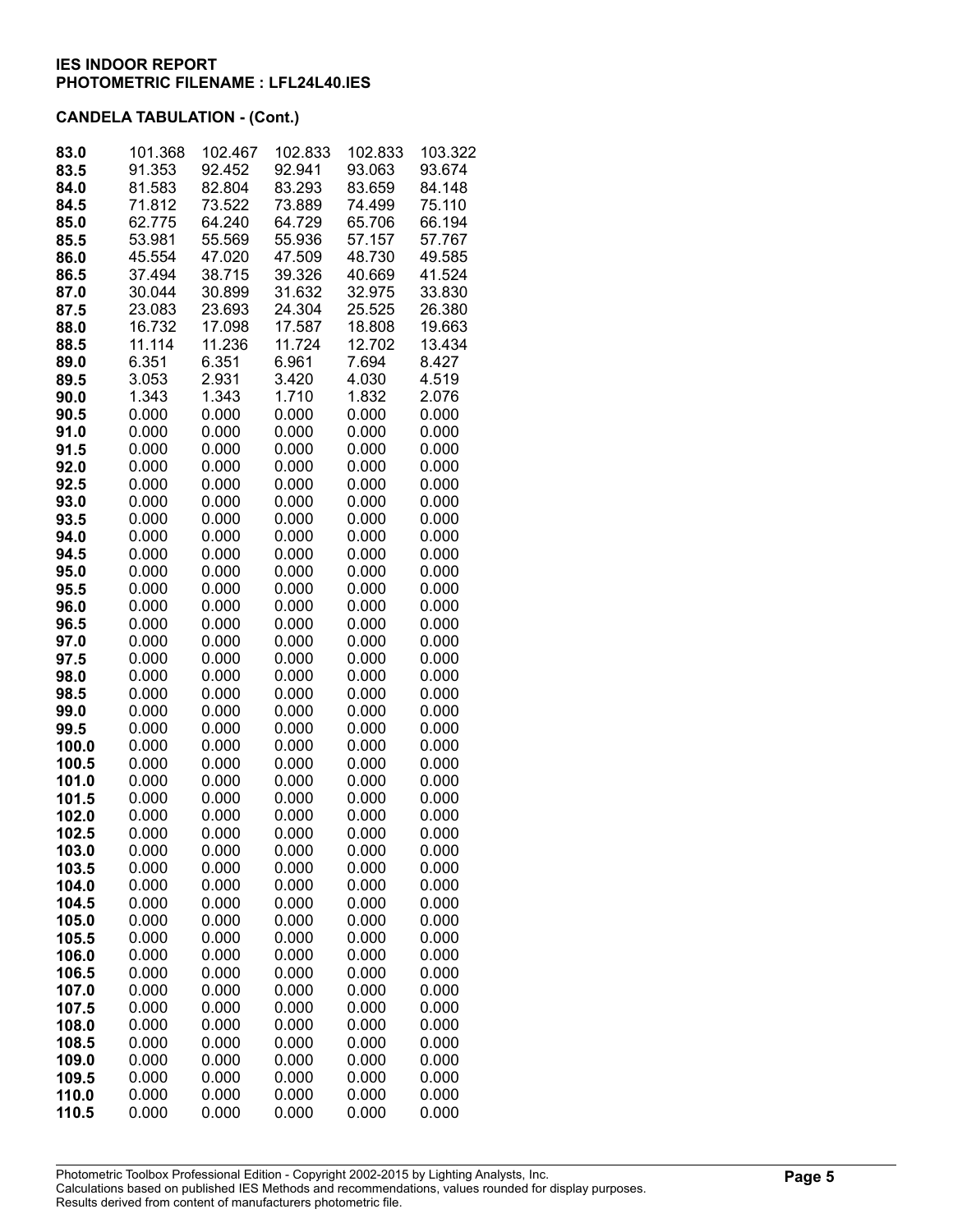| 111.5<br>0.000<br>0.000<br>0.000<br>0.000<br>0.000<br>112.0<br>0.000<br>0.000<br>0.000<br>0.000<br>0.000<br>112.5<br>0.000<br>0.000<br>0.000<br>0.000<br>0.000<br>113.0<br>0.000<br>0.000<br>0.000<br>0.000<br>0.000<br>0.000<br>113.5<br>0.000<br>0.000<br>0.000<br>0.000<br>114.0<br>0.000<br>0.000<br>0.000<br>0.000<br>0.000<br>114.5<br>0.000<br>0.000<br>0.000<br>0.000<br>0.000<br>0.000<br>0.000<br>115.0<br>0.000<br>0.000<br>0.000<br>115.5<br>0.000<br>0.000<br>0.000<br>0.000<br>0.000<br>0.000<br>0.000<br>0.000<br>0.000<br>116.0<br>0.000<br>116.5<br>0.000<br>0.000<br>0.000<br>0.000<br>0.000<br>0.000<br>0.000<br>0.000<br>0.000<br>0.000<br>117.0<br>0.000<br>0.000<br>0.000<br>0.000<br>0.000<br>117.5<br>118.0<br>0.000<br>0.000<br>0.000<br>0.000<br>0.000<br>118.5<br>0.000<br>0.000<br>0.000<br>0.000<br>0.000<br>119.0<br>0.000<br>0.000<br>0.000<br>0.000<br>0.000<br>119.5<br>0.000<br>0.000<br>0.000<br>0.000<br>0.000<br>120.0<br>0.000<br>0.000<br>0.000<br>0.000<br>0.000<br>120.5<br>0.000<br>0.000<br>0.000<br>0.000<br>0.000<br>121.0<br>0.000<br>0.000<br>0.000<br>0.000<br>0.000<br>121.5<br>0.000<br>0.000<br>0.000<br>0.000<br>0.000<br>122.0<br>0.000<br>0.000<br>0.000<br>0.000<br>0.000<br>0.000<br>0.000<br>122.5<br>0.000<br>0.000<br>0.000<br>0.000<br>123.0<br>0.000<br>0.000<br>0.000<br>0.000<br>123.5<br>0.000<br>0.000<br>0.000<br>0.000<br>0.000<br>0.000<br>124.0<br>0.000<br>0.000<br>0.000<br>0.000<br>124.5<br>0.000<br>0.000<br>0.000<br>0.000<br>0.000<br>125.0<br>0.000<br>0.000<br>0.000<br>0.000<br>0.000<br>125.5<br>0.000<br>0.000<br>0.000<br>0.000<br>0.000<br>126.0<br>0.000<br>0.000<br>0.000<br>0.000<br>0.000<br>0.000<br>0.000<br>0.000<br>126.5<br>0.000<br>0.000<br>127.0<br>0.000<br>0.000<br>0.000<br>0.000<br>0.000<br>0.000<br>0.000<br>0.000<br>0.000<br>127.5<br>0.000<br>0.000<br>0.000<br>0.000<br>0.000<br>0.000<br>128.0<br>0.000<br>0.000<br>0.000<br>0.000<br>0.000<br>128.5<br>0.000<br>0.000<br>0.000<br>0.000<br>0.000<br>129.0<br>0.000<br>129.5<br>0.000<br>0.000<br>0.000<br>0.000<br>0.000<br>0.000<br>0.000<br>0.000<br>0.000<br>130.0<br>0.000<br>0.000<br>0.000<br>0.000<br>0.000<br>130.5<br>131.0<br>0.000<br>0.000<br>0.000<br>0.000<br>0.000<br>131.5<br>0.000<br>0.000<br>0.000<br>0.000<br>0.000<br>132.0<br>0.000<br>0.000<br>0.000<br>0.000<br>0.000<br>132.5<br>0.000<br>0.000<br>0.000<br>0.000<br>0.000<br>0.000<br>0.000<br>0.000<br>0.000<br>133.0<br>0.000<br>0.000<br>0.000<br>133.5<br>0.000<br>0.000<br>0.000<br>0.000<br>0.000<br>0.000<br>0.000<br>0.000<br>134.0<br>0.000<br>0.000<br>0.000<br>0.000<br>0.000<br>134.5<br>0.000<br>0.000<br>0.000<br>0.000<br>0.000<br>135.0<br>0.000<br>0.000<br>0.000<br>0.000<br>0.000<br>135.5<br>0.000<br>0.000<br>0.000<br>0.000<br>0.000<br>136.0<br>0.000<br>0.000<br>0.000<br>0.000<br>0.000<br>136.5<br>0.000<br>0.000<br>0.000<br>0.000<br>137.0<br>0.000<br>0.000<br>0.000<br>0.000<br>137.5<br>0.000<br>0.000<br>138.0<br>0.000<br>0.000<br>0.000<br>0.000<br>0.000<br>138.5<br>0.000<br>0.000<br>0.000<br>0.000<br>0.000 | 111.0 | 0.000 | 0.000 | 0.000 | 0.000 | 0.000 |
|----------------------------------------------------------------------------------------------------------------------------------------------------------------------------------------------------------------------------------------------------------------------------------------------------------------------------------------------------------------------------------------------------------------------------------------------------------------------------------------------------------------------------------------------------------------------------------------------------------------------------------------------------------------------------------------------------------------------------------------------------------------------------------------------------------------------------------------------------------------------------------------------------------------------------------------------------------------------------------------------------------------------------------------------------------------------------------------------------------------------------------------------------------------------------------------------------------------------------------------------------------------------------------------------------------------------------------------------------------------------------------------------------------------------------------------------------------------------------------------------------------------------------------------------------------------------------------------------------------------------------------------------------------------------------------------------------------------------------------------------------------------------------------------------------------------------------------------------------------------------------------------------------------------------------------------------------------------------------------------------------------------------------------------------------------------------------------------------------------------------------------------------------------------------------------------------------------------------------------------------------------------------------------------------------------------------------------------------------------------------------------------------------------------------------------------------------------------------------------------------------------------------------------------------------------------------------------------------------------------------------------------------------------------------------------------------------------------------------------------------------------------------------------------------------------------------------------------------------------------------------------------------------------------------------------------------------------------------------------------------------------------------------------------------------------------------------------------|-------|-------|-------|-------|-------|-------|
|                                                                                                                                                                                                                                                                                                                                                                                                                                                                                                                                                                                                                                                                                                                                                                                                                                                                                                                                                                                                                                                                                                                                                                                                                                                                                                                                                                                                                                                                                                                                                                                                                                                                                                                                                                                                                                                                                                                                                                                                                                                                                                                                                                                                                                                                                                                                                                                                                                                                                                                                                                                                                                                                                                                                                                                                                                                                                                                                                                                                                                                                                        |       |       |       |       |       |       |
|                                                                                                                                                                                                                                                                                                                                                                                                                                                                                                                                                                                                                                                                                                                                                                                                                                                                                                                                                                                                                                                                                                                                                                                                                                                                                                                                                                                                                                                                                                                                                                                                                                                                                                                                                                                                                                                                                                                                                                                                                                                                                                                                                                                                                                                                                                                                                                                                                                                                                                                                                                                                                                                                                                                                                                                                                                                                                                                                                                                                                                                                                        |       |       |       |       |       |       |
|                                                                                                                                                                                                                                                                                                                                                                                                                                                                                                                                                                                                                                                                                                                                                                                                                                                                                                                                                                                                                                                                                                                                                                                                                                                                                                                                                                                                                                                                                                                                                                                                                                                                                                                                                                                                                                                                                                                                                                                                                                                                                                                                                                                                                                                                                                                                                                                                                                                                                                                                                                                                                                                                                                                                                                                                                                                                                                                                                                                                                                                                                        |       |       |       |       |       |       |
|                                                                                                                                                                                                                                                                                                                                                                                                                                                                                                                                                                                                                                                                                                                                                                                                                                                                                                                                                                                                                                                                                                                                                                                                                                                                                                                                                                                                                                                                                                                                                                                                                                                                                                                                                                                                                                                                                                                                                                                                                                                                                                                                                                                                                                                                                                                                                                                                                                                                                                                                                                                                                                                                                                                                                                                                                                                                                                                                                                                                                                                                                        |       |       |       |       |       |       |
|                                                                                                                                                                                                                                                                                                                                                                                                                                                                                                                                                                                                                                                                                                                                                                                                                                                                                                                                                                                                                                                                                                                                                                                                                                                                                                                                                                                                                                                                                                                                                                                                                                                                                                                                                                                                                                                                                                                                                                                                                                                                                                                                                                                                                                                                                                                                                                                                                                                                                                                                                                                                                                                                                                                                                                                                                                                                                                                                                                                                                                                                                        |       |       |       |       |       |       |
|                                                                                                                                                                                                                                                                                                                                                                                                                                                                                                                                                                                                                                                                                                                                                                                                                                                                                                                                                                                                                                                                                                                                                                                                                                                                                                                                                                                                                                                                                                                                                                                                                                                                                                                                                                                                                                                                                                                                                                                                                                                                                                                                                                                                                                                                                                                                                                                                                                                                                                                                                                                                                                                                                                                                                                                                                                                                                                                                                                                                                                                                                        |       |       |       |       |       |       |
|                                                                                                                                                                                                                                                                                                                                                                                                                                                                                                                                                                                                                                                                                                                                                                                                                                                                                                                                                                                                                                                                                                                                                                                                                                                                                                                                                                                                                                                                                                                                                                                                                                                                                                                                                                                                                                                                                                                                                                                                                                                                                                                                                                                                                                                                                                                                                                                                                                                                                                                                                                                                                                                                                                                                                                                                                                                                                                                                                                                                                                                                                        |       |       |       |       |       |       |
|                                                                                                                                                                                                                                                                                                                                                                                                                                                                                                                                                                                                                                                                                                                                                                                                                                                                                                                                                                                                                                                                                                                                                                                                                                                                                                                                                                                                                                                                                                                                                                                                                                                                                                                                                                                                                                                                                                                                                                                                                                                                                                                                                                                                                                                                                                                                                                                                                                                                                                                                                                                                                                                                                                                                                                                                                                                                                                                                                                                                                                                                                        |       |       |       |       |       |       |
|                                                                                                                                                                                                                                                                                                                                                                                                                                                                                                                                                                                                                                                                                                                                                                                                                                                                                                                                                                                                                                                                                                                                                                                                                                                                                                                                                                                                                                                                                                                                                                                                                                                                                                                                                                                                                                                                                                                                                                                                                                                                                                                                                                                                                                                                                                                                                                                                                                                                                                                                                                                                                                                                                                                                                                                                                                                                                                                                                                                                                                                                                        |       |       |       |       |       |       |
|                                                                                                                                                                                                                                                                                                                                                                                                                                                                                                                                                                                                                                                                                                                                                                                                                                                                                                                                                                                                                                                                                                                                                                                                                                                                                                                                                                                                                                                                                                                                                                                                                                                                                                                                                                                                                                                                                                                                                                                                                                                                                                                                                                                                                                                                                                                                                                                                                                                                                                                                                                                                                                                                                                                                                                                                                                                                                                                                                                                                                                                                                        |       |       |       |       |       |       |
|                                                                                                                                                                                                                                                                                                                                                                                                                                                                                                                                                                                                                                                                                                                                                                                                                                                                                                                                                                                                                                                                                                                                                                                                                                                                                                                                                                                                                                                                                                                                                                                                                                                                                                                                                                                                                                                                                                                                                                                                                                                                                                                                                                                                                                                                                                                                                                                                                                                                                                                                                                                                                                                                                                                                                                                                                                                                                                                                                                                                                                                                                        |       |       |       |       |       |       |
|                                                                                                                                                                                                                                                                                                                                                                                                                                                                                                                                                                                                                                                                                                                                                                                                                                                                                                                                                                                                                                                                                                                                                                                                                                                                                                                                                                                                                                                                                                                                                                                                                                                                                                                                                                                                                                                                                                                                                                                                                                                                                                                                                                                                                                                                                                                                                                                                                                                                                                                                                                                                                                                                                                                                                                                                                                                                                                                                                                                                                                                                                        |       |       |       |       |       |       |
|                                                                                                                                                                                                                                                                                                                                                                                                                                                                                                                                                                                                                                                                                                                                                                                                                                                                                                                                                                                                                                                                                                                                                                                                                                                                                                                                                                                                                                                                                                                                                                                                                                                                                                                                                                                                                                                                                                                                                                                                                                                                                                                                                                                                                                                                                                                                                                                                                                                                                                                                                                                                                                                                                                                                                                                                                                                                                                                                                                                                                                                                                        |       |       |       |       |       |       |
|                                                                                                                                                                                                                                                                                                                                                                                                                                                                                                                                                                                                                                                                                                                                                                                                                                                                                                                                                                                                                                                                                                                                                                                                                                                                                                                                                                                                                                                                                                                                                                                                                                                                                                                                                                                                                                                                                                                                                                                                                                                                                                                                                                                                                                                                                                                                                                                                                                                                                                                                                                                                                                                                                                                                                                                                                                                                                                                                                                                                                                                                                        |       |       |       |       |       |       |
|                                                                                                                                                                                                                                                                                                                                                                                                                                                                                                                                                                                                                                                                                                                                                                                                                                                                                                                                                                                                                                                                                                                                                                                                                                                                                                                                                                                                                                                                                                                                                                                                                                                                                                                                                                                                                                                                                                                                                                                                                                                                                                                                                                                                                                                                                                                                                                                                                                                                                                                                                                                                                                                                                                                                                                                                                                                                                                                                                                                                                                                                                        |       |       |       |       |       |       |
|                                                                                                                                                                                                                                                                                                                                                                                                                                                                                                                                                                                                                                                                                                                                                                                                                                                                                                                                                                                                                                                                                                                                                                                                                                                                                                                                                                                                                                                                                                                                                                                                                                                                                                                                                                                                                                                                                                                                                                                                                                                                                                                                                                                                                                                                                                                                                                                                                                                                                                                                                                                                                                                                                                                                                                                                                                                                                                                                                                                                                                                                                        |       |       |       |       |       |       |
|                                                                                                                                                                                                                                                                                                                                                                                                                                                                                                                                                                                                                                                                                                                                                                                                                                                                                                                                                                                                                                                                                                                                                                                                                                                                                                                                                                                                                                                                                                                                                                                                                                                                                                                                                                                                                                                                                                                                                                                                                                                                                                                                                                                                                                                                                                                                                                                                                                                                                                                                                                                                                                                                                                                                                                                                                                                                                                                                                                                                                                                                                        |       |       |       |       |       |       |
|                                                                                                                                                                                                                                                                                                                                                                                                                                                                                                                                                                                                                                                                                                                                                                                                                                                                                                                                                                                                                                                                                                                                                                                                                                                                                                                                                                                                                                                                                                                                                                                                                                                                                                                                                                                                                                                                                                                                                                                                                                                                                                                                                                                                                                                                                                                                                                                                                                                                                                                                                                                                                                                                                                                                                                                                                                                                                                                                                                                                                                                                                        |       |       |       |       |       |       |
|                                                                                                                                                                                                                                                                                                                                                                                                                                                                                                                                                                                                                                                                                                                                                                                                                                                                                                                                                                                                                                                                                                                                                                                                                                                                                                                                                                                                                                                                                                                                                                                                                                                                                                                                                                                                                                                                                                                                                                                                                                                                                                                                                                                                                                                                                                                                                                                                                                                                                                                                                                                                                                                                                                                                                                                                                                                                                                                                                                                                                                                                                        |       |       |       |       |       |       |
|                                                                                                                                                                                                                                                                                                                                                                                                                                                                                                                                                                                                                                                                                                                                                                                                                                                                                                                                                                                                                                                                                                                                                                                                                                                                                                                                                                                                                                                                                                                                                                                                                                                                                                                                                                                                                                                                                                                                                                                                                                                                                                                                                                                                                                                                                                                                                                                                                                                                                                                                                                                                                                                                                                                                                                                                                                                                                                                                                                                                                                                                                        |       |       |       |       |       |       |
|                                                                                                                                                                                                                                                                                                                                                                                                                                                                                                                                                                                                                                                                                                                                                                                                                                                                                                                                                                                                                                                                                                                                                                                                                                                                                                                                                                                                                                                                                                                                                                                                                                                                                                                                                                                                                                                                                                                                                                                                                                                                                                                                                                                                                                                                                                                                                                                                                                                                                                                                                                                                                                                                                                                                                                                                                                                                                                                                                                                                                                                                                        |       |       |       |       |       |       |
|                                                                                                                                                                                                                                                                                                                                                                                                                                                                                                                                                                                                                                                                                                                                                                                                                                                                                                                                                                                                                                                                                                                                                                                                                                                                                                                                                                                                                                                                                                                                                                                                                                                                                                                                                                                                                                                                                                                                                                                                                                                                                                                                                                                                                                                                                                                                                                                                                                                                                                                                                                                                                                                                                                                                                                                                                                                                                                                                                                                                                                                                                        |       |       |       |       |       |       |
|                                                                                                                                                                                                                                                                                                                                                                                                                                                                                                                                                                                                                                                                                                                                                                                                                                                                                                                                                                                                                                                                                                                                                                                                                                                                                                                                                                                                                                                                                                                                                                                                                                                                                                                                                                                                                                                                                                                                                                                                                                                                                                                                                                                                                                                                                                                                                                                                                                                                                                                                                                                                                                                                                                                                                                                                                                                                                                                                                                                                                                                                                        |       |       |       |       |       |       |
|                                                                                                                                                                                                                                                                                                                                                                                                                                                                                                                                                                                                                                                                                                                                                                                                                                                                                                                                                                                                                                                                                                                                                                                                                                                                                                                                                                                                                                                                                                                                                                                                                                                                                                                                                                                                                                                                                                                                                                                                                                                                                                                                                                                                                                                                                                                                                                                                                                                                                                                                                                                                                                                                                                                                                                                                                                                                                                                                                                                                                                                                                        |       |       |       |       |       |       |
|                                                                                                                                                                                                                                                                                                                                                                                                                                                                                                                                                                                                                                                                                                                                                                                                                                                                                                                                                                                                                                                                                                                                                                                                                                                                                                                                                                                                                                                                                                                                                                                                                                                                                                                                                                                                                                                                                                                                                                                                                                                                                                                                                                                                                                                                                                                                                                                                                                                                                                                                                                                                                                                                                                                                                                                                                                                                                                                                                                                                                                                                                        |       |       |       |       |       |       |
|                                                                                                                                                                                                                                                                                                                                                                                                                                                                                                                                                                                                                                                                                                                                                                                                                                                                                                                                                                                                                                                                                                                                                                                                                                                                                                                                                                                                                                                                                                                                                                                                                                                                                                                                                                                                                                                                                                                                                                                                                                                                                                                                                                                                                                                                                                                                                                                                                                                                                                                                                                                                                                                                                                                                                                                                                                                                                                                                                                                                                                                                                        |       |       |       |       |       |       |
|                                                                                                                                                                                                                                                                                                                                                                                                                                                                                                                                                                                                                                                                                                                                                                                                                                                                                                                                                                                                                                                                                                                                                                                                                                                                                                                                                                                                                                                                                                                                                                                                                                                                                                                                                                                                                                                                                                                                                                                                                                                                                                                                                                                                                                                                                                                                                                                                                                                                                                                                                                                                                                                                                                                                                                                                                                                                                                                                                                                                                                                                                        |       |       |       |       |       |       |
|                                                                                                                                                                                                                                                                                                                                                                                                                                                                                                                                                                                                                                                                                                                                                                                                                                                                                                                                                                                                                                                                                                                                                                                                                                                                                                                                                                                                                                                                                                                                                                                                                                                                                                                                                                                                                                                                                                                                                                                                                                                                                                                                                                                                                                                                                                                                                                                                                                                                                                                                                                                                                                                                                                                                                                                                                                                                                                                                                                                                                                                                                        |       |       |       |       |       |       |
|                                                                                                                                                                                                                                                                                                                                                                                                                                                                                                                                                                                                                                                                                                                                                                                                                                                                                                                                                                                                                                                                                                                                                                                                                                                                                                                                                                                                                                                                                                                                                                                                                                                                                                                                                                                                                                                                                                                                                                                                                                                                                                                                                                                                                                                                                                                                                                                                                                                                                                                                                                                                                                                                                                                                                                                                                                                                                                                                                                                                                                                                                        |       |       |       |       |       |       |
|                                                                                                                                                                                                                                                                                                                                                                                                                                                                                                                                                                                                                                                                                                                                                                                                                                                                                                                                                                                                                                                                                                                                                                                                                                                                                                                                                                                                                                                                                                                                                                                                                                                                                                                                                                                                                                                                                                                                                                                                                                                                                                                                                                                                                                                                                                                                                                                                                                                                                                                                                                                                                                                                                                                                                                                                                                                                                                                                                                                                                                                                                        |       |       |       |       |       |       |
|                                                                                                                                                                                                                                                                                                                                                                                                                                                                                                                                                                                                                                                                                                                                                                                                                                                                                                                                                                                                                                                                                                                                                                                                                                                                                                                                                                                                                                                                                                                                                                                                                                                                                                                                                                                                                                                                                                                                                                                                                                                                                                                                                                                                                                                                                                                                                                                                                                                                                                                                                                                                                                                                                                                                                                                                                                                                                                                                                                                                                                                                                        |       |       |       |       |       |       |
|                                                                                                                                                                                                                                                                                                                                                                                                                                                                                                                                                                                                                                                                                                                                                                                                                                                                                                                                                                                                                                                                                                                                                                                                                                                                                                                                                                                                                                                                                                                                                                                                                                                                                                                                                                                                                                                                                                                                                                                                                                                                                                                                                                                                                                                                                                                                                                                                                                                                                                                                                                                                                                                                                                                                                                                                                                                                                                                                                                                                                                                                                        |       |       |       |       |       |       |
|                                                                                                                                                                                                                                                                                                                                                                                                                                                                                                                                                                                                                                                                                                                                                                                                                                                                                                                                                                                                                                                                                                                                                                                                                                                                                                                                                                                                                                                                                                                                                                                                                                                                                                                                                                                                                                                                                                                                                                                                                                                                                                                                                                                                                                                                                                                                                                                                                                                                                                                                                                                                                                                                                                                                                                                                                                                                                                                                                                                                                                                                                        |       |       |       |       |       |       |
|                                                                                                                                                                                                                                                                                                                                                                                                                                                                                                                                                                                                                                                                                                                                                                                                                                                                                                                                                                                                                                                                                                                                                                                                                                                                                                                                                                                                                                                                                                                                                                                                                                                                                                                                                                                                                                                                                                                                                                                                                                                                                                                                                                                                                                                                                                                                                                                                                                                                                                                                                                                                                                                                                                                                                                                                                                                                                                                                                                                                                                                                                        |       |       |       |       |       |       |
|                                                                                                                                                                                                                                                                                                                                                                                                                                                                                                                                                                                                                                                                                                                                                                                                                                                                                                                                                                                                                                                                                                                                                                                                                                                                                                                                                                                                                                                                                                                                                                                                                                                                                                                                                                                                                                                                                                                                                                                                                                                                                                                                                                                                                                                                                                                                                                                                                                                                                                                                                                                                                                                                                                                                                                                                                                                                                                                                                                                                                                                                                        |       |       |       |       |       |       |
|                                                                                                                                                                                                                                                                                                                                                                                                                                                                                                                                                                                                                                                                                                                                                                                                                                                                                                                                                                                                                                                                                                                                                                                                                                                                                                                                                                                                                                                                                                                                                                                                                                                                                                                                                                                                                                                                                                                                                                                                                                                                                                                                                                                                                                                                                                                                                                                                                                                                                                                                                                                                                                                                                                                                                                                                                                                                                                                                                                                                                                                                                        |       |       |       |       |       |       |
|                                                                                                                                                                                                                                                                                                                                                                                                                                                                                                                                                                                                                                                                                                                                                                                                                                                                                                                                                                                                                                                                                                                                                                                                                                                                                                                                                                                                                                                                                                                                                                                                                                                                                                                                                                                                                                                                                                                                                                                                                                                                                                                                                                                                                                                                                                                                                                                                                                                                                                                                                                                                                                                                                                                                                                                                                                                                                                                                                                                                                                                                                        |       |       |       |       |       |       |
|                                                                                                                                                                                                                                                                                                                                                                                                                                                                                                                                                                                                                                                                                                                                                                                                                                                                                                                                                                                                                                                                                                                                                                                                                                                                                                                                                                                                                                                                                                                                                                                                                                                                                                                                                                                                                                                                                                                                                                                                                                                                                                                                                                                                                                                                                                                                                                                                                                                                                                                                                                                                                                                                                                                                                                                                                                                                                                                                                                                                                                                                                        |       |       |       |       |       |       |
|                                                                                                                                                                                                                                                                                                                                                                                                                                                                                                                                                                                                                                                                                                                                                                                                                                                                                                                                                                                                                                                                                                                                                                                                                                                                                                                                                                                                                                                                                                                                                                                                                                                                                                                                                                                                                                                                                                                                                                                                                                                                                                                                                                                                                                                                                                                                                                                                                                                                                                                                                                                                                                                                                                                                                                                                                                                                                                                                                                                                                                                                                        |       |       |       |       |       |       |
|                                                                                                                                                                                                                                                                                                                                                                                                                                                                                                                                                                                                                                                                                                                                                                                                                                                                                                                                                                                                                                                                                                                                                                                                                                                                                                                                                                                                                                                                                                                                                                                                                                                                                                                                                                                                                                                                                                                                                                                                                                                                                                                                                                                                                                                                                                                                                                                                                                                                                                                                                                                                                                                                                                                                                                                                                                                                                                                                                                                                                                                                                        |       |       |       |       |       |       |
|                                                                                                                                                                                                                                                                                                                                                                                                                                                                                                                                                                                                                                                                                                                                                                                                                                                                                                                                                                                                                                                                                                                                                                                                                                                                                                                                                                                                                                                                                                                                                                                                                                                                                                                                                                                                                                                                                                                                                                                                                                                                                                                                                                                                                                                                                                                                                                                                                                                                                                                                                                                                                                                                                                                                                                                                                                                                                                                                                                                                                                                                                        |       |       |       |       |       |       |
|                                                                                                                                                                                                                                                                                                                                                                                                                                                                                                                                                                                                                                                                                                                                                                                                                                                                                                                                                                                                                                                                                                                                                                                                                                                                                                                                                                                                                                                                                                                                                                                                                                                                                                                                                                                                                                                                                                                                                                                                                                                                                                                                                                                                                                                                                                                                                                                                                                                                                                                                                                                                                                                                                                                                                                                                                                                                                                                                                                                                                                                                                        |       |       |       |       |       |       |
|                                                                                                                                                                                                                                                                                                                                                                                                                                                                                                                                                                                                                                                                                                                                                                                                                                                                                                                                                                                                                                                                                                                                                                                                                                                                                                                                                                                                                                                                                                                                                                                                                                                                                                                                                                                                                                                                                                                                                                                                                                                                                                                                                                                                                                                                                                                                                                                                                                                                                                                                                                                                                                                                                                                                                                                                                                                                                                                                                                                                                                                                                        |       |       |       |       |       |       |
|                                                                                                                                                                                                                                                                                                                                                                                                                                                                                                                                                                                                                                                                                                                                                                                                                                                                                                                                                                                                                                                                                                                                                                                                                                                                                                                                                                                                                                                                                                                                                                                                                                                                                                                                                                                                                                                                                                                                                                                                                                                                                                                                                                                                                                                                                                                                                                                                                                                                                                                                                                                                                                                                                                                                                                                                                                                                                                                                                                                                                                                                                        |       |       |       |       |       |       |
|                                                                                                                                                                                                                                                                                                                                                                                                                                                                                                                                                                                                                                                                                                                                                                                                                                                                                                                                                                                                                                                                                                                                                                                                                                                                                                                                                                                                                                                                                                                                                                                                                                                                                                                                                                                                                                                                                                                                                                                                                                                                                                                                                                                                                                                                                                                                                                                                                                                                                                                                                                                                                                                                                                                                                                                                                                                                                                                                                                                                                                                                                        |       |       |       |       |       |       |
|                                                                                                                                                                                                                                                                                                                                                                                                                                                                                                                                                                                                                                                                                                                                                                                                                                                                                                                                                                                                                                                                                                                                                                                                                                                                                                                                                                                                                                                                                                                                                                                                                                                                                                                                                                                                                                                                                                                                                                                                                                                                                                                                                                                                                                                                                                                                                                                                                                                                                                                                                                                                                                                                                                                                                                                                                                                                                                                                                                                                                                                                                        |       |       |       |       |       |       |
|                                                                                                                                                                                                                                                                                                                                                                                                                                                                                                                                                                                                                                                                                                                                                                                                                                                                                                                                                                                                                                                                                                                                                                                                                                                                                                                                                                                                                                                                                                                                                                                                                                                                                                                                                                                                                                                                                                                                                                                                                                                                                                                                                                                                                                                                                                                                                                                                                                                                                                                                                                                                                                                                                                                                                                                                                                                                                                                                                                                                                                                                                        |       |       |       |       |       |       |
|                                                                                                                                                                                                                                                                                                                                                                                                                                                                                                                                                                                                                                                                                                                                                                                                                                                                                                                                                                                                                                                                                                                                                                                                                                                                                                                                                                                                                                                                                                                                                                                                                                                                                                                                                                                                                                                                                                                                                                                                                                                                                                                                                                                                                                                                                                                                                                                                                                                                                                                                                                                                                                                                                                                                                                                                                                                                                                                                                                                                                                                                                        |       |       |       |       |       |       |
|                                                                                                                                                                                                                                                                                                                                                                                                                                                                                                                                                                                                                                                                                                                                                                                                                                                                                                                                                                                                                                                                                                                                                                                                                                                                                                                                                                                                                                                                                                                                                                                                                                                                                                                                                                                                                                                                                                                                                                                                                                                                                                                                                                                                                                                                                                                                                                                                                                                                                                                                                                                                                                                                                                                                                                                                                                                                                                                                                                                                                                                                                        |       |       |       |       |       |       |
|                                                                                                                                                                                                                                                                                                                                                                                                                                                                                                                                                                                                                                                                                                                                                                                                                                                                                                                                                                                                                                                                                                                                                                                                                                                                                                                                                                                                                                                                                                                                                                                                                                                                                                                                                                                                                                                                                                                                                                                                                                                                                                                                                                                                                                                                                                                                                                                                                                                                                                                                                                                                                                                                                                                                                                                                                                                                                                                                                                                                                                                                                        |       |       |       |       |       |       |
|                                                                                                                                                                                                                                                                                                                                                                                                                                                                                                                                                                                                                                                                                                                                                                                                                                                                                                                                                                                                                                                                                                                                                                                                                                                                                                                                                                                                                                                                                                                                                                                                                                                                                                                                                                                                                                                                                                                                                                                                                                                                                                                                                                                                                                                                                                                                                                                                                                                                                                                                                                                                                                                                                                                                                                                                                                                                                                                                                                                                                                                                                        |       |       |       |       |       |       |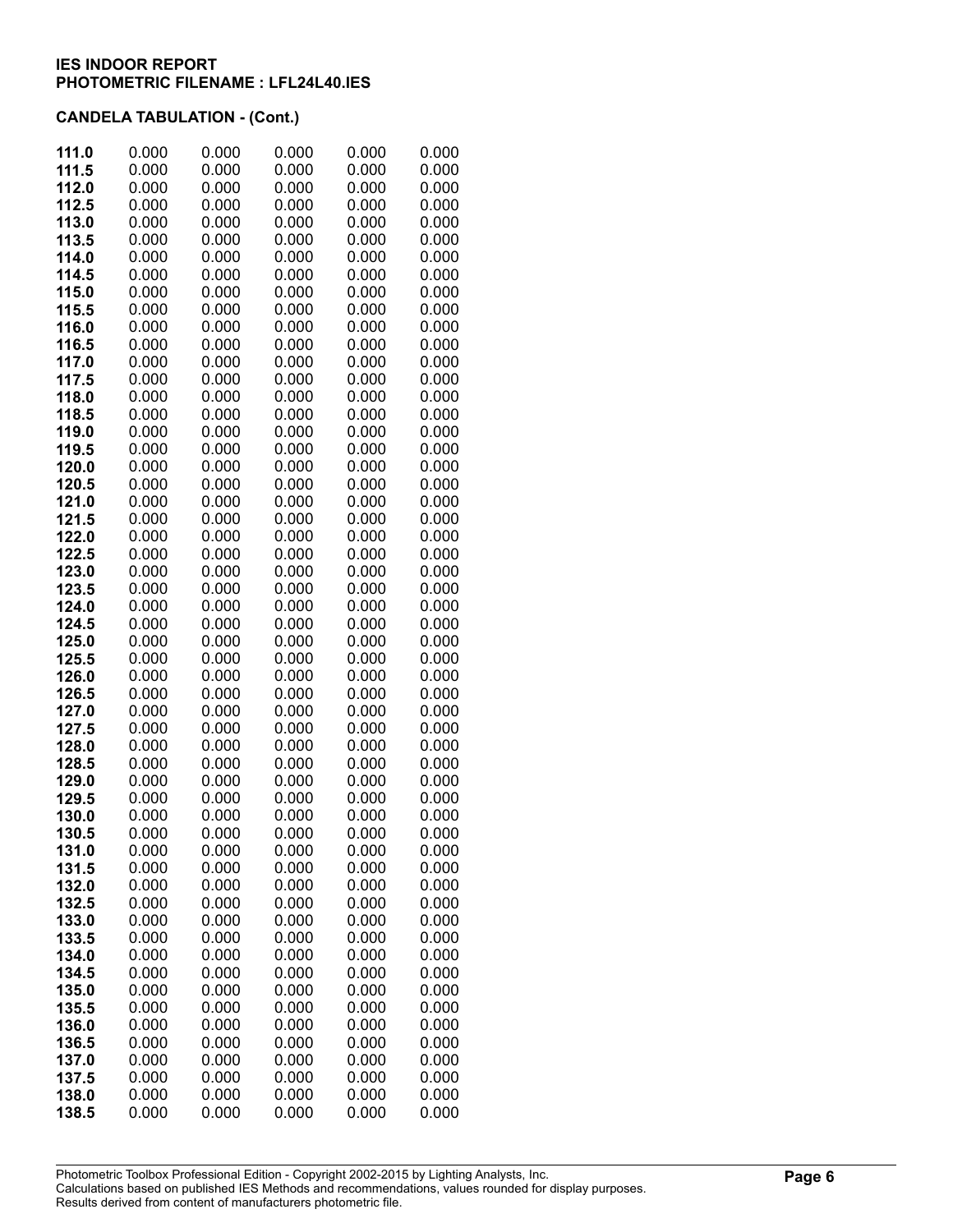| 139.0          | 0.000          | 0.000          | 0.000          | 0.000          | 0.000          |
|----------------|----------------|----------------|----------------|----------------|----------------|
| 139.5          | 0.000          | 0.000          | 0.000          | 0.000          | 0.000          |
| 140.0          | 0.000          | 0.000          | 0.000          | 0.000          | 0.000          |
| 140.5          | 0.000          | 0.000          | 0.000          | 0.000          | 0.000          |
| 141.0          | 0.000          | 0.000          | 0.000          | 0.000          | 0.000          |
| 141.5          | 0.000          | 0.000          | 0.000          | 0.000          | 0.000          |
| 142.0          | 0.000          | 0.000          | 0.000          | 0.000          | 0.000          |
| 142.5          | 0.000          | 0.000          | 0.000          | 0.000          | 0.000          |
| 143.0          | 0.000          | 0.000          | 0.000          | 0.000          | 0.000          |
| 143.5          | 0.000          | 0.000          | 0.000          | 0.000          | 0.000          |
| 144.0          | 0.000          | 0.000          | 0.000          | 0.000          | 0.000          |
| 144.5          | 0.000          | 0.000          | 0.000          | 0.000          | 0.000          |
| 145.0          | 0.000          | 0.000          | 0.000          | 0.000          | 0.000          |
| 145.5          | 0.000          | 0.000          | 0.000          | 0.000          | 0.000          |
| 146.0          | 0.000          | 0.000          | 0.000          | 0.000          | 0.000          |
| 146.5          | 0.000          | 0.000          | 0.000          | 0.000          | 0.000          |
| 147.0          | 0.000          | 0.000          | 0.000          | 0.000          | 0.000          |
| 147.5<br>148.0 | 0.000<br>0.000 | 0.000<br>0.000 | 0.000<br>0.000 | 0.000<br>0.000 | 0.000<br>0.000 |
| 148.5          | 0.000          | 0.000          | 0.000          | 0.000          | 0.000          |
| 149.0          | 0.000          | 0.000          | 0.000          | 0.000          | 0.000          |
| 149.5          | 0.000          | 0.000          | 0.000          | 0.000          | 0.000          |
| 150.0          | 0.000          | 0.000          | 0.000          | 0.000          | 0.000          |
| 150.5          | 0.000          | 0.000          | 0.000          | 0.000          | 0.000          |
| 151.0          | 0.000          | 0.000          | 0.000          | 0.000          | 0.000          |
| 151.5          | 0.000          | 0.000          | 0.000          | 0.000          | 0.000          |
| 152.0          | 0.000          | 0.000          | 0.000          | 0.000          | 0.000          |
| 152.5          | 0.000          | 0.000          | 0.000          | 0.000          | 0.000          |
| 153.0          | 0.000          | 0.000          | 0.000          | 0.000          | 0.000          |
| 153.5          | 0.000          | 0.000          | 0.000          | 0.000          | 0.000          |
| 154.0          | 0.000          | 0.000          | 0.000          | 0.000          | 0.000          |
| 154.5          | 0.000          | 0.000          | 0.000          | 0.000          | 0.000          |
| 155.0          | 0.000          | 0.000          | 0.000          | 0.000          | 0.000          |
| 155.5          | 0.000          | 0.000          | 0.000          | 0.000          | 0.000          |
| 156.0          | 0.000          | 0.000          | 0.000          | 0.000          | 0.000          |
| 156.5          | 0.000          | 0.000          | 0.000          | 0.000          | 0.000          |
| 157.0          | 0.000          | 0.000          | 0.000          | 0.000          | 0.000          |
| 157.5          | 0.000          | 0.000          | 0.000          | 0.000          | 0.000          |
| 158.0          | 0.000<br>0.000 | 0.000<br>0.000 | 0.000<br>0.000 | 0.000<br>0.000 | 0.000          |
| 158.5<br>159.0 | 0.000          | 0.000          | 0.000          | 0.000          | 0.000<br>0.000 |
| 159.5          | 0.000          | 0.000          | 0.000          | 0.000          | 0.000          |
| 160.0          | 0.000          | 0.000          | 0.000          | 0.000          | 0.000          |
| 160.5          | 0.000          | 0.000          | 0.000          | 0.000          | 0.000          |
| 161.0          | 0.000          | 0.000          | 0.000          | 0.000          | 0.000          |
| 161.5          | 0.000          | 0.000          | 0.000          | 0.000          | 0.000          |
| 162.0          | 0.000          | 0.000          | 0.000          | 0.000          | 0.000          |
| 162.5          | 0.000          | 0.000          | 0.000          | 0.000          | 0.000          |
| 163.0          | 0.000          | 0.000          | 0.000          | 0.000          | 0.000          |
| 163.5          | 0.000          | 0.000          | 0.000          | 0.000          | 0.000          |
| 164.0          | 0.000          | 0.000          | 0.000          | 0.000          | 0.000          |
| 164.5          | 0.000          | 0.000          | 0.000          | 0.000          | 0.000          |
| 165.0          | 0.000          | 0.000          | 0.000          | 0.000          | 0.000          |
| 165.5          | 0.000          | 0.000          | 0.000          | 0.000          | 0.000          |
| 166.0          | 0.000          | 0.000          | 0.000          | 0.000          | 0.000          |
| 166.5          | 0.000          | 0.000          | 0.000          | 0.000          | 0.000          |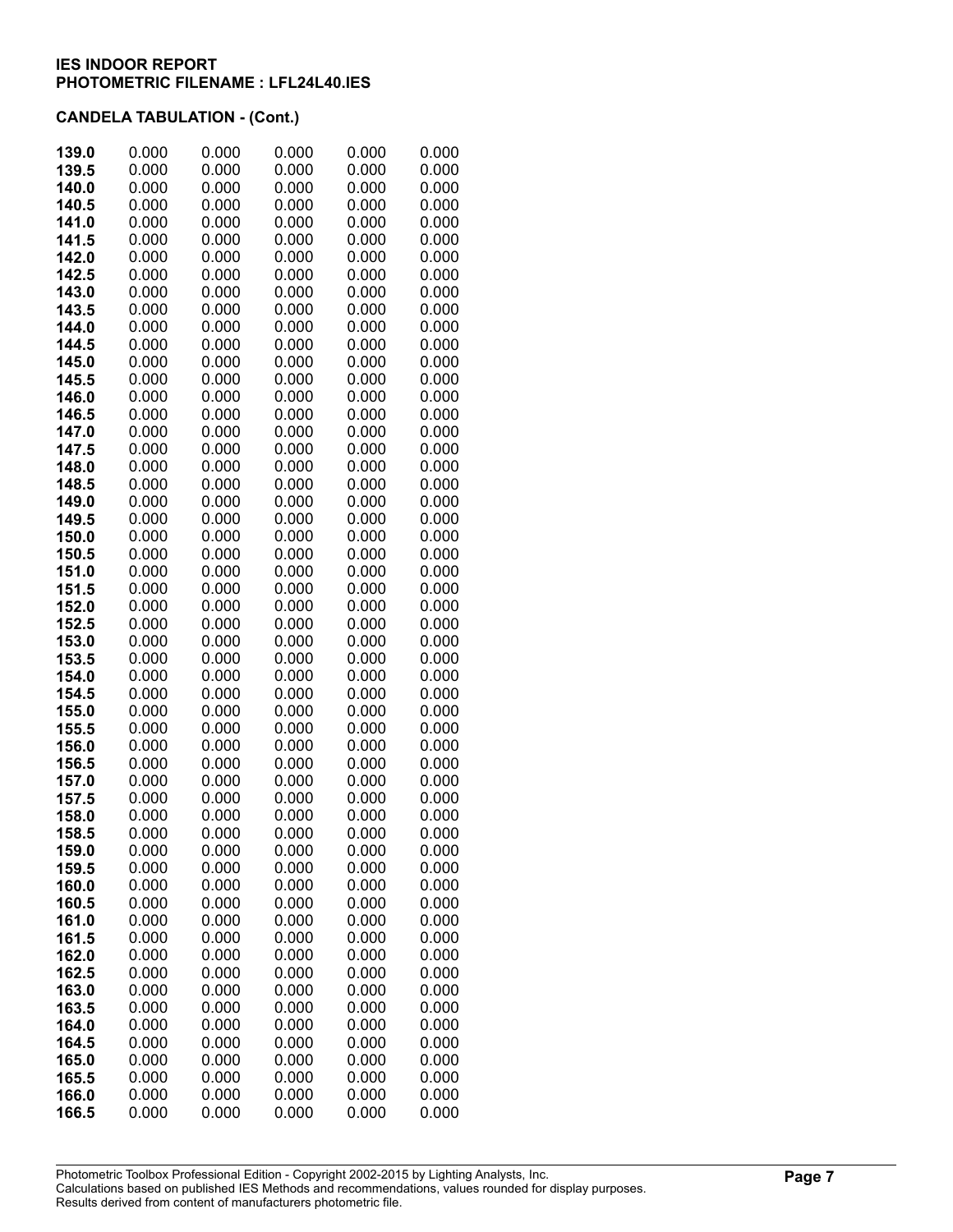| 167.0 | 0.000 | 0.000 | 0.000 | 0.000 | 0.000 |
|-------|-------|-------|-------|-------|-------|
| 167.5 | 0.000 | 0.000 | 0.000 | 0.000 | 0.000 |
| 168.0 | 0.000 | 0.000 | 0.000 | 0.000 | 0.000 |
| 168.5 | 0.000 | 0.000 | 0.000 | 0.000 | 0.000 |
| 169.0 | 0.000 | 0.000 | 0.000 | 0.000 | 0.000 |
| 169.5 | 0.000 | 0.000 | 0.000 | 0.000 | 0.000 |
| 170.0 | 0.000 | 0.000 | 0.000 | 0.000 | 0.000 |
| 170.5 | 0.000 | 0.000 | 0.000 | 0.000 | 0.000 |
| 171.0 | 0.000 | 0.000 | 0.000 | 0.000 | 0.000 |
| 171.5 | 0.000 | 0.000 | 0.000 | 0.000 | 0.000 |
| 172.0 | 0.000 | 0.000 | 0.000 | 0.000 | 0.000 |
| 172.5 | 0.000 | 0.000 | 0.000 | 0.000 | 0.000 |
| 173.0 | 0.000 | 0.000 | 0.000 | 0.000 | 0.000 |
| 173.5 | 0.000 | 0.000 | 0.000 | 0.000 | 0.000 |
| 174.0 | 0.000 | 0.000 | 0.000 | 0.000 | 0.000 |
| 174.5 | 0.000 | 0.000 | 0.000 | 0.000 | 0.000 |
| 175.0 | 0.000 | 0.000 | 0.000 | 0.000 | 0.000 |
| 175.5 | 0.000 | 0.000 | 0.000 | 0.000 | 0.000 |
| 176.0 | 0.000 | 0.000 | 0.000 | 0.000 | 0.000 |
| 176.5 | 0.000 | 0.000 | 0.000 | 0.000 | 0.000 |
| 177.0 | 0.000 | 0.000 | 0.000 | 0.000 | 0.000 |
| 177.5 | 0.000 | 0.000 | 0.000 | 0.000 | 0.000 |
| 178.0 | 0.000 | 0.000 | 0.000 | 0.000 | 0.000 |
| 178.5 | 0.000 | 0.000 | 0.000 | 0.000 | 0.000 |
| 179.0 | 0.000 | 0.000 | 0.000 | 0.000 | 0.000 |
| 179.5 | 0.000 | 0.000 | 0.000 | 0.000 | 0.000 |
| 180.0 | 0.000 | 0.000 | 0.000 | 0.000 | 0.000 |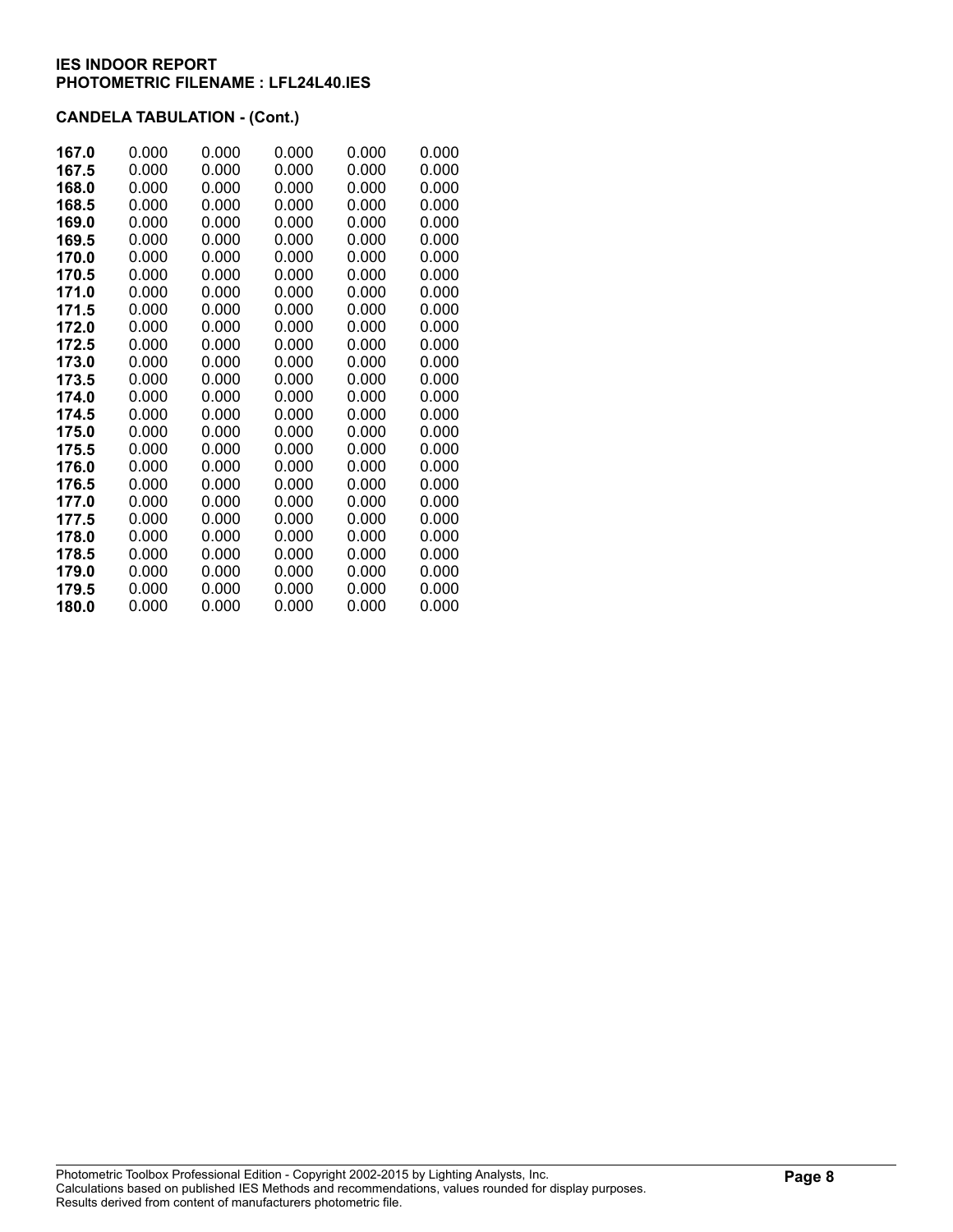### **ZONAL LUMEN SUMMARY**

| Zone      | Lumens  | %Lamp | %Fixt  |
|-----------|---------|-------|--------|
| $0 - 20$  | 637.48  | N.A.  | 13.60  |
| $0 - 30$  | 1336.25 | N.A.  | 28.50  |
| $0 - 40$  | 2160.74 | N.A.  | 46.20  |
| $0 - 60$  | 3739.97 | N.A.  | 79.90  |
| $0 - 80$  | 4603.52 | N.A.  | 98.40  |
| $0 - 90$  | 4680.36 | N.A.  | 100.00 |
| 10-90     | 4513.96 | N.A.  | 96.40  |
| 20-40     | 1523.25 | N.A.  | 32.50  |
| 20-50     | 2360.83 | N.A.  | 50.40  |
| 40-70     | 2133.84 | N.A.  | 45.60  |
| 60-80     | 863.56  | N.A.  | 18.50  |
| 70-80     | 308.95  | N.A.  | 6.60   |
| 80-90     | 76.83   | N.A.  | 1.60   |
| 90-110    | 0.05    | N.A.  | 0.00   |
| 90-120    | 0.05    | N.A.  | 0.00   |
| 90-130    | 0.05    | N.A.  | 0.00   |
| 90-150    | 0.05    | N.A.  | 0.00   |
| 90-180    | 0.05    | N.A.  | 0.00   |
| 110-180   | 0.00    | N.A.  | 0.00   |
| $0 - 180$ | 4680.4  | N.A.  | 100.00 |

Total Luminaire Efficiency = N.A.%

#### **ZONAL LUMEN SUMMARY**

| Zone    | Lumens |
|---------|--------|
| 0-10    | 166.40 |
| 10-20   | 471.08 |
| 20-30   | 698.77 |
| 30-40   | 824.48 |
| 40-50   | 837.57 |
| 50-60   | 741.66 |
| 60-70   | 554.61 |
| 70-80   | 308.95 |
| 80-90   | 76.83  |
| 90-100  | 0.05   |
| 100-110 | 0.00   |
| 110-120 | 0.00   |
| 120-130 | 0.00   |
| 130-140 | 0.00   |
| 140-150 | 0.00   |
| 150-160 | 0.00   |
| 160-170 | 0.00   |
| 170-180 | 0.00   |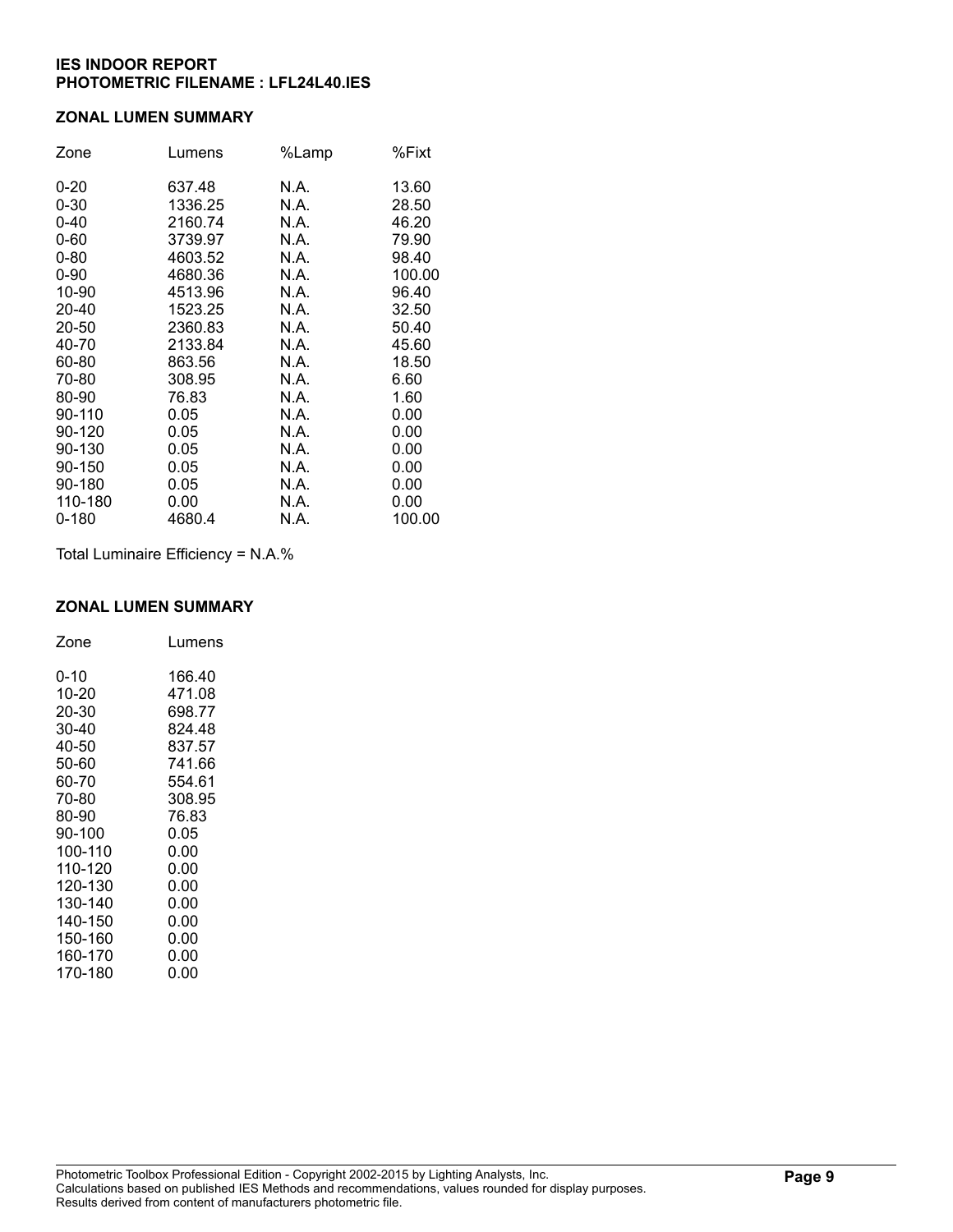### **COEFFICIENTS OF UTILIZATION - ZONAL CAVITY METHOD**

Effective Floor Cavity Reflectance 0.20

| <b>RC</b>      | 80                   | 70                  | 50           | 30          | 10            | 0   |
|----------------|----------------------|---------------------|--------------|-------------|---------------|-----|
| <b>RW</b>      | -50<br>-30 10<br>70. | 50 30<br>70.<br>-10 | 50 30<br>-10 | 50 30<br>10 | 50 30<br>-10  | 0   |
| $\Omega$       | 119 119 119 119      | 116 116 116 116     | 111 111 111  | 106 106 106 | 102102102     | 100 |
| -1             | 10910410096          | 10610298 95         | 98 95 92     | 94 91 89    | 90 88 86      | 84  |
| 2              | 99 91 84 79          | 97 89 83 78         | 86 80 76     | 82 78 74    | 79 76 72      | 70  |
| 3              | 91 80 72 66          | 88 78 71 65         | 75 69 64     | 73 67 63    | 70 66 62      | 59  |
| 4              | 83 71 62 56          | 81 70 62 55         | 67 60 54     | 65 59 54    | 63 57 53      | 51  |
| 5              | 76 64 55 48          | 74 62 54 48         | 60 53 47     | 58 52 47    | 56 51<br>- 46 | 44  |
| 6              | 71 57 48 42          | 69 56 48 42         | 55 47 41     | 53 46 41    | 51 45 41      | 39  |
| $\overline{7}$ | 65 52 43 37          | 64 51 43 37         | 50 42 37     | 48 41 36    | 47 41 36      | 34  |
| 8              | 61 47 39 33          | 47 39 33<br>59.     | 45 38 33     | 44 38 33    | 43 37 32      | 31  |
| 9              | 57 44 35 30          | 56 43 35 30         | 42 35 30     | 41 34 30    | 40 34 29      | 28  |
| 10             | 53 40 32 27          | 52 40 32 27         | 39 32 27     | 38 31 27    | 37 31 27      | 25  |